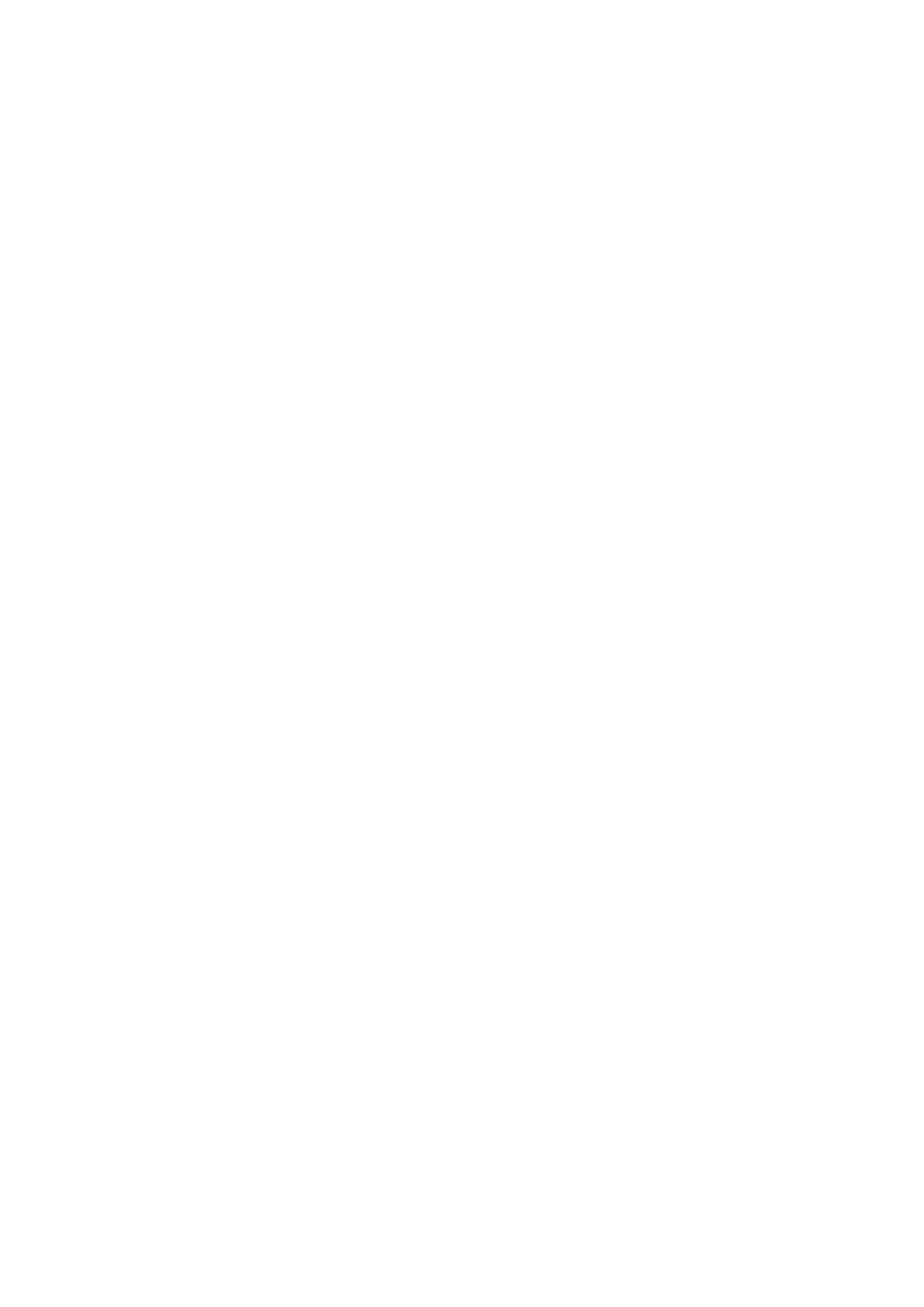## **Introduction to the fishery**

1. This report describes the licensed longline fishery for Patagonian toothfish (*Dissostichus eleginoides*) in the French exclusive economic zone (EEZ) established in 1978 around the Crozet Islands, which includes a portion of Subarea 58.6, small-scale research units (SSRUs) B, C and D, and extends into FAO Area 51 (north of 45°S), outside the CAMLR Convention Area.

2. Trials of trawl fishing, which were conducted by Japanese vessels prior to 1979 and by French vessels from 1983 to 1996 and in 2000, have since been discontinued. A joint survey between France and Japan first conducted longline fishing in Subarea 58.6 in 1997, and this has been used in the fishery since then.

3. The fishery is open year-round, but most fishing effort takes place in February and March when the fishery in the French EEZ at the Kerguelen Islands (Division 58.5.1) is closed. A high level of catch depredation (Tixier et al., 2010) by killer whales (*Orcinus orca*) is the main reason why fishers avoid fishing in Subarea 58.6. Fishing effort in this area concentrates on the Crozet shelf slope and on the eastern part of the del Cano Rise.

4. Within the French EEZs, catch limits for target and by-catch species, as well as vessel licensing, are allocated by France. French management measures (TAAF annual decrees), specific to the EEZ at Crozet Island, have restricted the longline fishery to waters outside the 12 n miles and no shallower than 500 m. A size limit has been set at 60 cm total length and every vessel must carry a scientific observer and must offload its catch only at Réunion Island. In 2016, a catch limit set by France of 1 000 tonnes was allocated to seven longliners.

5. An analysis presented in WG-FSA-14/10 estimated that the depredation of *D. eleginoides* by killer whales and sperm whales (*Physeter macrocephalus*) over the period 2003 to 2013 was 2 568 tonnes; this implies a depredation rate of 28% of all fish caught for this decade.

6. A pot-trial cruise was conducted in February 2010 [\(WG-FSA-10/10\)](http://www.ccamlr.org/en/wg-fsa-10/10) to try to find solutions to the depredation problem (and to reduce bird mortality). However, while whale depredation and bird by-catch is eliminated using pot gear, the catch rates of the target species were reduced and the by-catch of king crabs (*Lithodes murrayi* and *Paralomis aculeata*) was considerable.

## **Reported catches**

7. Reported catches of *D. eleginoides* are presented in Table 1. The majority of the catch taken within the French EEZ is obtained from Subarea 58.6, the highest reported catch of 1 158 tonnes being recorded in 2002. In 2016, the catch to the end of July 2016 for the French EEZ in Subarea 58.6 was 539 tonnes (Table 1).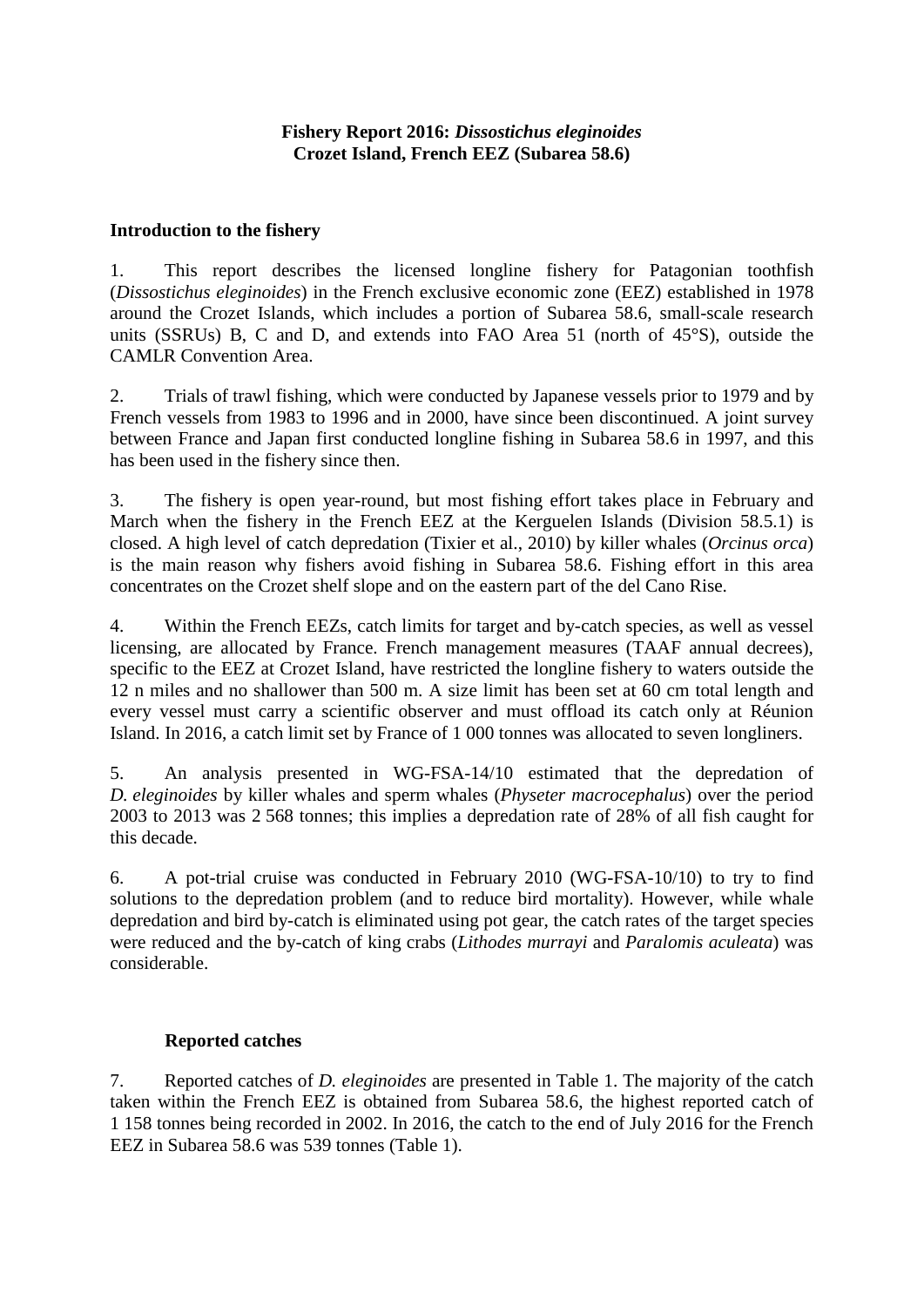Table 1: Catch history of *Dissostichus eleginoides* in the French EEZ at Crozet Islands (Subarea 58.6). The IUU estimate is for all of Subarea 58.6, including the South African EEZ. (Source: STATLANT data for past seasons, fine-scale data for the current season.)

| Season | Reported          | Estimated<br><b>IUU</b> catch | Total removal |  |  |
|--------|-------------------|-------------------------------|---------------|--|--|
|        | catch<br>(tonnes) | (tonnes)                      | (tonnes)      |  |  |
|        |                   |                               |               |  |  |
| 1977   | 6                 | 0                             | 6             |  |  |
| 1978   | 370               | $\mathbf{0}$                  | 370           |  |  |
| 1983   | 17                | $\overline{0}$                | 17            |  |  |
| 1987   | 488               | $\overline{0}$                | 488           |  |  |
| 1988   | 21                | $\overline{0}$                | 21            |  |  |
| 1994   | 56                | $\overline{0}$                | 56            |  |  |
| 1995   | 115               | $\overline{0}$                | 115           |  |  |
| 1996   | 3                 | 7875                          | 7878          |  |  |
| 1997   | 413               | 11760                         | 12173         |  |  |
| 1998   | 787               | 1758                          | 2545          |  |  |
| 1999   | 877               | 1845                          | 2722          |  |  |
| 2000   | 1017              | 1430                          | 2447          |  |  |
| 2001   | 1091              | 685                           | 1776          |  |  |
| 2002   | 1158              | 720                           | 1878          |  |  |
| 2003   | 531               | 302                           | 833           |  |  |
| 2004   | 537               | 380                           | 917           |  |  |
| 2005   | 559               | 12                            | 571           |  |  |
| 2006   | 775               | 55                            | 830           |  |  |
| 2007   | 410               | $\overline{0}$                | 410           |  |  |
| 2008   | 823               | 224                           | 1047          |  |  |
| 2009   | 885               | $\overline{0}$                | 885           |  |  |
| 2010   | 663               | $\mathbf{0}$                  | 663           |  |  |
| 2011   | 703               | $\mathbf{0}$                  | 703           |  |  |
| 2012   | 673               | *                             | 673           |  |  |
| 2013   | 840               | *                             | 840           |  |  |
| 2014   | 778               | *                             | 778           |  |  |
| 2015   | 868               | $\ast$                        | 868           |  |  |
| 2016** | 539               | *                             | 539           |  |  |

\* Not estimated.

\*\* Data to July 2016.

8. Fishing effort in the French EEZ in Subarea 58.6 is concentrated around the islands, with the highest catches of *D. eleginoides* (>1 000 tonnes) being recorded from SSRUs C and D.

### **Illegal, unreported and unregulated (IUU) fishing**

9. Illegal, unreported and unregulated (IUU) fishing was first detected in Subarea 58.6 in 1996 and peaked the following year at an estimated 11 760 tonnes (Table1).

10. IUU fishing activities were not detected in Subarea 58.6 in the Crozet Islands EEZ during 2006 and 2007, however, IUU activities were detected in Subarea 58.6 outside the Crozet Islands EEZ during the winter of 2006. IUU activity in the Crozet Islands EEZ cannot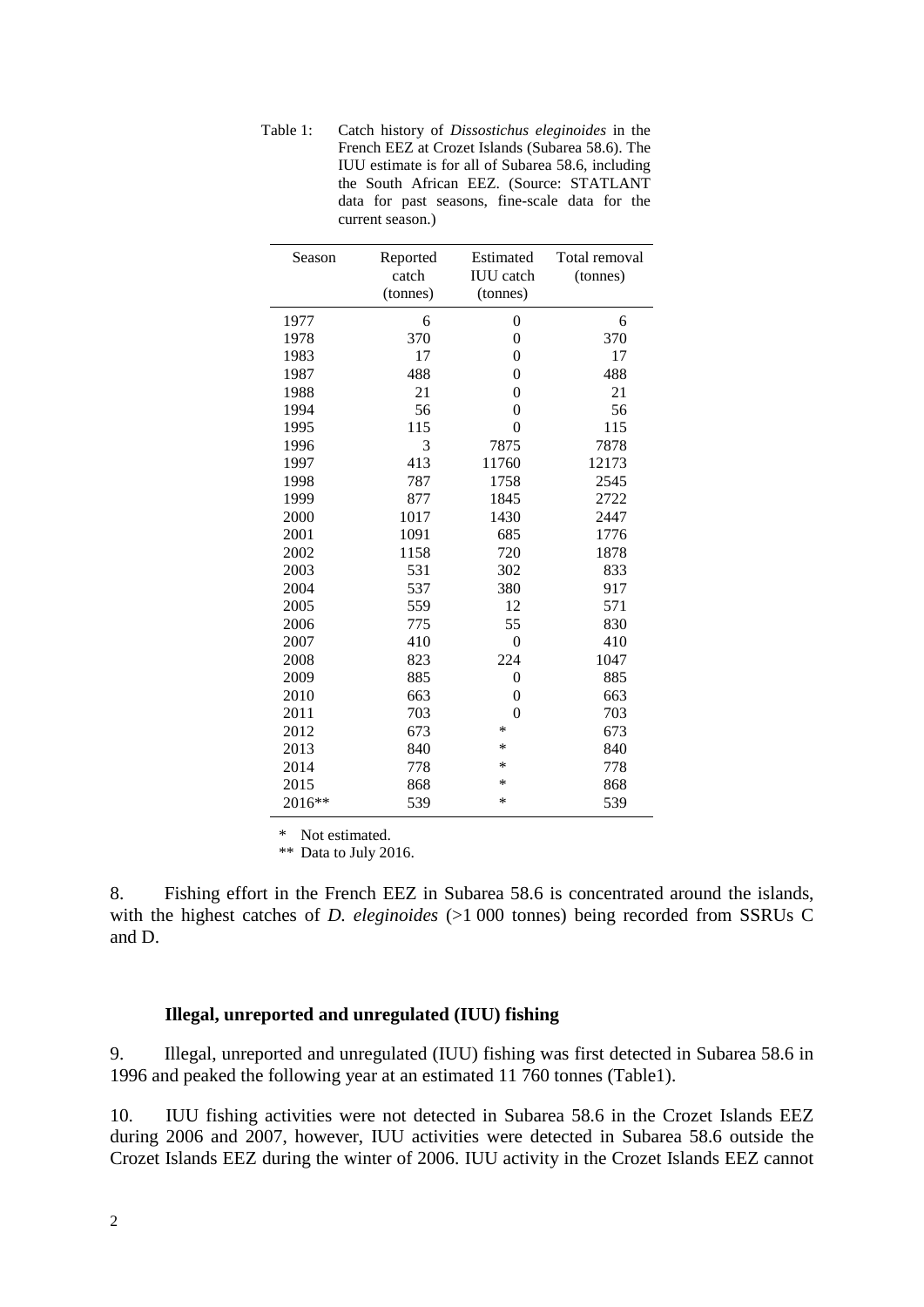be discounted during 2006 or 2007 due to nearby IUU activity in those years. There was a single IUU vessel sighting in 2008 and two IUU-listed vessels were observed during 2012. A further IUU fishing vessel was sighted during 2013. During the 2014 fishing season both old and recent IUU fishing gear was recovered on four occasions, however, there were no observations of IUU-listed vessels in this subarea. No IUU fishing activities were detected during 2015 or 2016, however, IUU fishing gear was found during 2016.

11. Following the recognition of methodological issues in its assessment, no estimates of IUU catch of *Dissostichus* spp. have been provided since 2011 (SC-CAMLR-XXIX, paragraph 6.5).

### **Data collection**

### **Biological data**

12. The collection of biological data is conducted as part of the CCAMLR Scheme of International Scientific Observation. In longline fisheries targeting *D. eleginoides*, biological data collection includes representative samples of length, weight, sex and maturity stage, as well as collection of otoliths for age determination of the target and most frequently taken by-catch species.

### **Length distributions of catches**

13. The length-frequency distributions of *D. eleginoides* caught in this fishery from 2007 to 2016 are presented in Figure 1. The majority of *D. eleginoides* caught ranged from 50 to 120 cm in length, with a single mode for all seasons at approximately 60–80 cm. These length-frequency distributions are unweighted (i.e. they have not been adjusted for factors such as the size of the catches from which they were collected). The interannual variability exhibited in the figure may reflect differences in the fished population but is also likely to reflect changes in the gear used, the number of vessels in the fishery and the spatial and temporal distribution of fishing.



Figure 1: Annual length-frequency distributions of *Dissostichus eleginoides* caught in the French EEZ at the Crozet Islands, Subarea 58.6, from 2007 to 2016. The number of hauls from which fish were measured (N) and the number of fish measured (n) in each year are provided.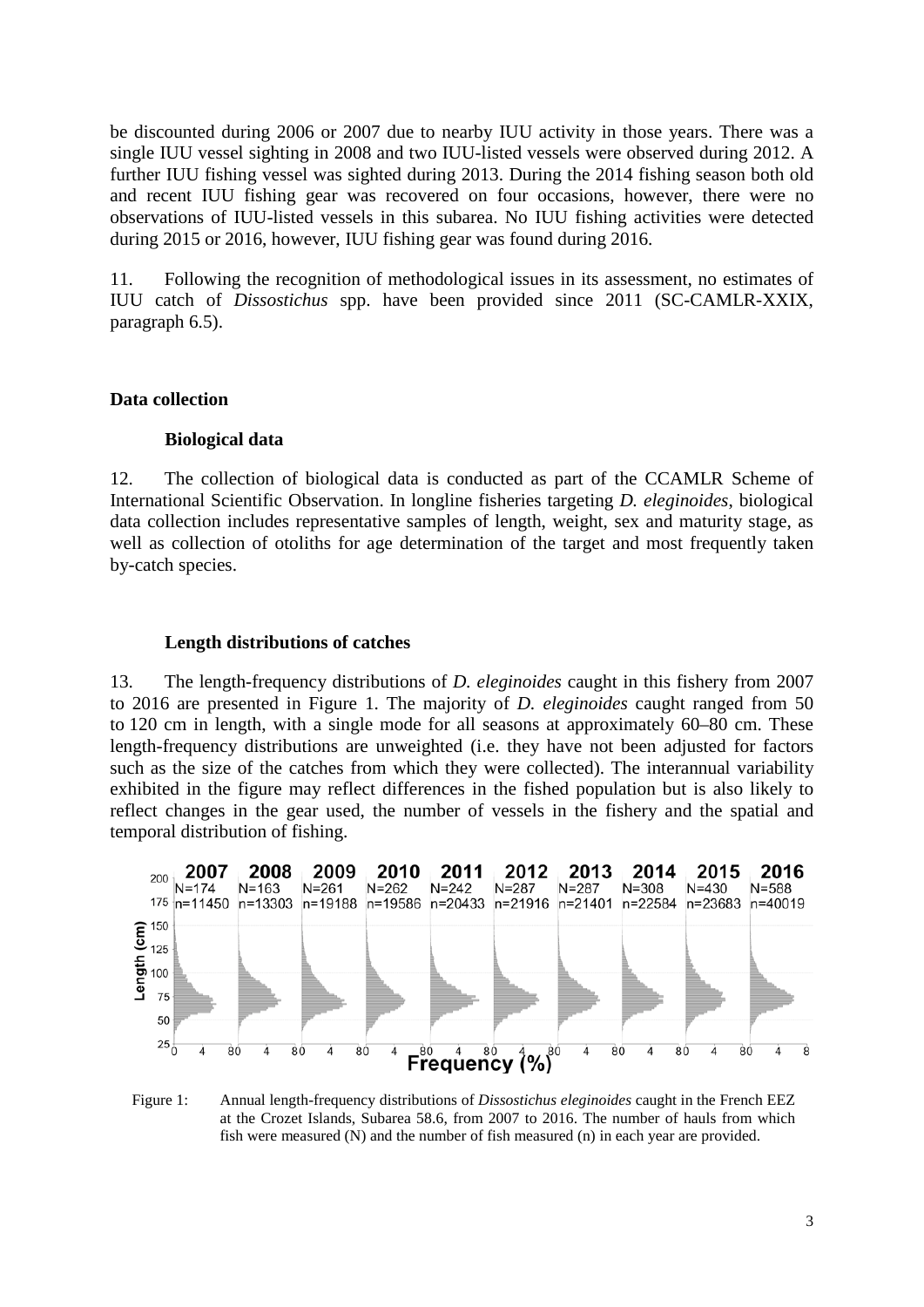### **Tagging**

14. Within the French EEZ, vessels are required to tag and release toothfish at a rate of 1 fish per tonne of green weight caught throughout the season.

15. Tagging commenced in 2005 and to date, 8 278 fish have been tagged, of which 496 have been recaptured (Table 2).

Table 2: The number of individuals of *Dissostichus eleginoides* tagged and recaptured in each year in the French EEZ in Subarea 58.6 (\*: incomplete data).

| Year    | Tagged | Recaptured |                |          |                |      |                |          |                |          |                  |         |       |
|---------|--------|------------|----------------|----------|----------------|------|----------------|----------|----------------|----------|------------------|---------|-------|
|         |        | 2006       | 2007           | 2008     | 2009           | 2010 | 2011           | 2012     | 2013           | 2014     | 2015             | $2016*$ | Total |
| 2005    | 90     |            | $\overline{0}$ | $\Omega$ | $\overline{0}$ |      | $\overline{0}$ | $\theta$ | $\overline{0}$ | $\theta$ | $\theta$         | 0       | 2     |
| 2006    | 1162   | 12         | 9              | 5        | 18             | 12   | 7              | 12       | 2              |          | 2                |         | 81    |
| 2007    | 527    |            | 3              | 13       | 7              | 5    | $\overline{4}$ |          | $\overline{0}$ | 3        | $\overline{0}$   | 0       | 36    |
| 2008    | 550    |            |                | 4        | 21             | 7    | 8              | 3        | 9              | 3        | 4                |         | 60    |
| 2009    | 679    |            |                |          | 8              | 19   | 11             | 7        | 10             | 7        | 8                | 3       | 73    |
| 2010    | 629    |            |                |          |                | 0    | 5              | 10       | $\overline{2}$ | 4        | 4                |         | 26    |
| 2011    | 727    |            |                |          |                |      | 4              | 12       | 5              | 6        | 4                | 4       | 35    |
| 2012    | 693    |            |                |          |                |      |                |          | 24             | 20       | 8                | 4       | 57    |
| 2013    | 852    |            |                |          |                |      |                |          | 8              | 18       | 23               | 8       | 57    |
| 2014    | 839    |            |                |          |                |      |                |          |                | 4        | 26               | 12      | 42    |
| 2015    | 927    |            |                |          |                |      |                |          |                |          | 6                | 18      | 24    |
| $2016*$ | 603    |            |                |          |                |      |                |          |                |          | $\boldsymbol{0}$ | 3       | 3     |
| Total   | 8278   |            |                |          |                |      |                |          |                |          |                  |         | 496   |

16. One fish which was tagged in Subarea 58.6 was recaptured in Subarea 58.7 and another in the Southern Indian Ocean Fisheries Agreement (SIOFA) zone. Again, tagged fish from the Kerguelen Plateau (16 from Division 58.5.1 – Kerguelen and 36 from Division 58.5.2 – Heard Island) have been recovered in the Crozet EEZ. Despite these longdistance movements of sub-adult/adult fish, the proportion of exchange between stocks is still unknown and only one fish from Crozet Island has been recovered eastward on the Kerguelen Plateau.

### **Life-history parameters**

### **Data collection**

17. The life history of *D. eleginoides* is characterised by slow growth, low fecundity and late maturity. *Dissostichus eleginoides* appear to have protracted spawning periods, taking place mainly in winter, but which may start as early as late autumn and extend into spring. *Dissostichus eleginoides* are thought to spawn in deep water around South Georgia Island (Subarea 48.3), Bouvet Island (Subarea 48.6) and on the Kerguelen Plateau (Divisions 58.5.1 and 58.5.2), but data in Subarea 58.6 (Crozet) are still not available.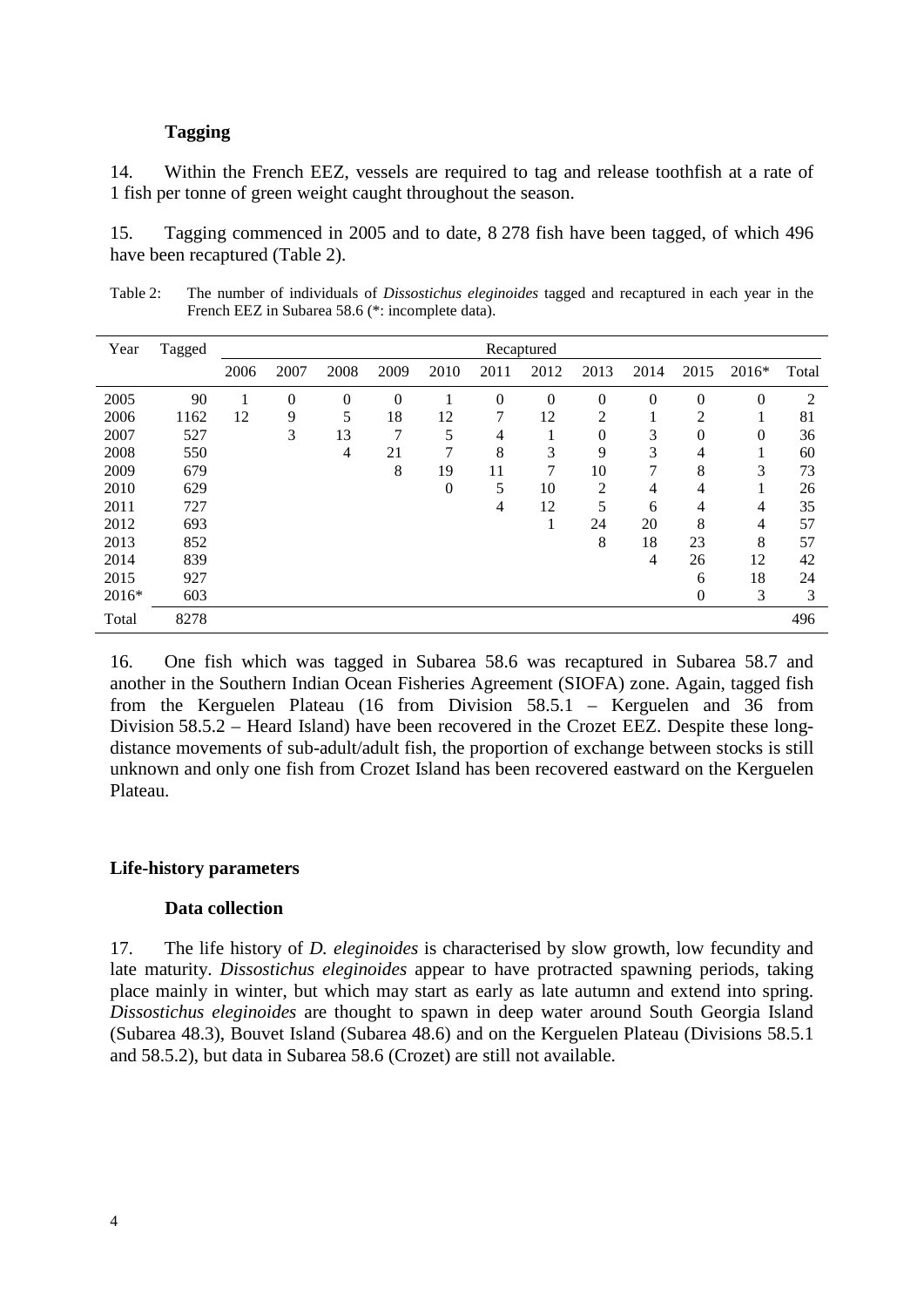## **Parameter estimates**

18. There are no specific life-history parameters for *D. eleginoides* in the French EEZ. However, the metapopulation of the Indian Ocean sector has been validated by Appleyard et al. (2004) and thus it is likely that the parameters used in the stock assessment for Heard Island, such as growth rate and natural mortality, would be valid for the stock in Subarea 58.6. Age-specific data from Crozet otolith sampling are available since 2015.

## **Stock assessment status**

19. A preliminary stock assessment using CASAL was first presented during the 2013 meeting of the Working Group on Fish Stock Assessment (WG-FSA) (WG-FSA-13/05).

20. WG-FSA-16/52 presented an updated stock assessment of *D. eleginoides* at Crozet Islands (Subarea 58.6 inside the French EEZ). Outputs from a series of model runs were considered which included, inter alia, estimates of whale depredation and new von Bertalanffy growth parameters estimated from Kerguelen age data. The Working Group congratulated the authors on the continued development of the model and noted that the recommendations arising from WG-FSA-15 had been incorporated in the current assessment model.

## **By-catch of fish and invertebrates**

## **Fish by-catch**

21. Primary by-catch species from the longline fishery at Crozet Islands are the ridgescaled grenadier (*Macrourus carinatus*), rajid (*Amblyraja taaf*) and blue antimora (*Antimora rostrata*). The latter species is fully discarded, while the others are partly or totally retained.

22. Catch limits for by-catch (macrourids, rajids and other species) inside the French EEZ are set by France. Avoidance of high level by-catch areas has been promoted and the cut-off protocol is in force to follow the CCAMLR recommendations.

23. The by-catch in the French EEZ at Crozet Islands consists predominantly of macrourids. The maximum catch since 2005 of 193 tonnes (Table 3) was reported in 2009 and amounts to 22% of the target catch in that year.

## **Invertebrate by-catch including VME taxa**

24. There are no vulnerable marine ecosystems (VME) or VME Risk Areas designated in the French EEZ. Fishery observers have protocols to collect information about benthos taxa, including VME taxa.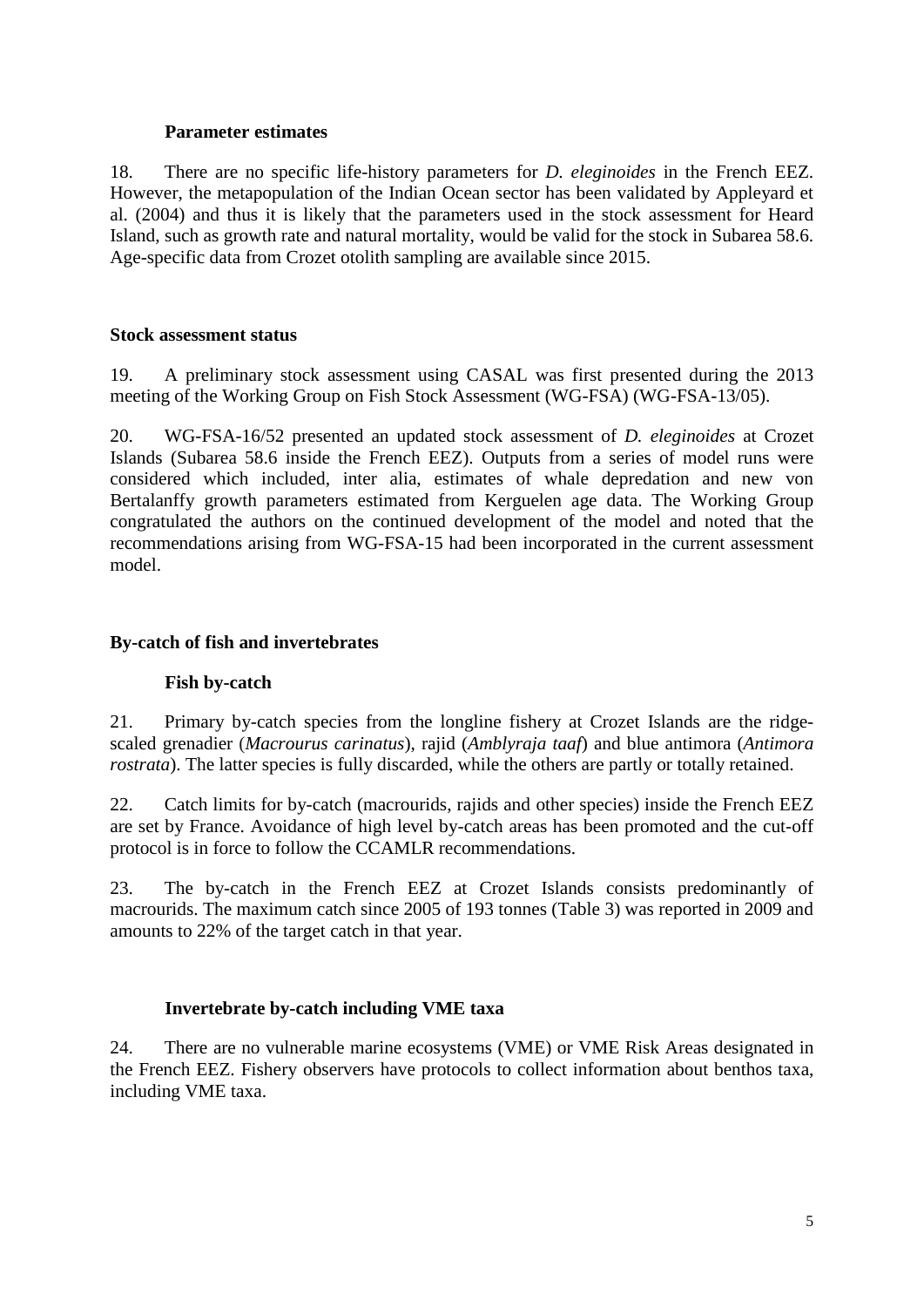Table 3: Catch history for by-catch species (macrourids, rajids and *Antimora rostrata*) taken in the longline fishery for *Dissostichus eleginoides* in the French EEZ in Subarea 58.6 and Area 51. (Source: fine-scale data.) (2016: partial data, to July 2016.)

| Season | <b>Macrourids</b>          | Rajids                     | Antimora rostrata        |                            |
|--------|----------------------------|----------------------------|--------------------------|----------------------------|
|        | Reported catch<br>(tonnes) | Reported catch<br>(tonnes) | Number<br>released alive | Reported catch<br>(tonnes) |
| 2005   | 132                        | 93                         |                          | 67                         |
| 2006   | 149                        | 121                        |                          | 53                         |
| 2007   | 117                        | 83                         | 2118                     | 43                         |
| 2008   | 135                        | 46                         | 11397                    | 64                         |
| 2009   | 193                        | 46                         | 17730                    | 79                         |
| 2010   | 113                        | 56                         | 6836                     | 78                         |
| 2011   | 93                         | 29                         | 2484                     | 23                         |
| 2012   | 96                         | 75                         | 2457                     | 21                         |
| 2013   | 64                         | 33                         | 1242                     | 17                         |
| 2014   | 92                         | 53                         | 10182                    | 36                         |
| 2015   | 109                        | 17                         | 22575                    | 75                         |
| 2016   | 70                         | 23                         | 15557                    | 121                        |

### **Mitigation measures**

25. WG-FSA recommended that areas with high by-catch rates should be avoided and noted that from 2012 vessels have received a recommendation to avoid the areas of high by-catch.

### **Incidental mortality of seabirds and marine mammals**

### **Incidental mortality**

26. A summary of the bird mortality by longline fisheries in the French EEZ at Crozet Islands since 2007 is presented in Table 4. The three most common species injured or killed in the fishery were white-chinned petrel (*Procellaria aequinoctialis*), northern giant petrel (*Macronectes halli*) and grey petrel (*P. cinerea*). Night-setting requirements have been highly effective in removing the previously high levels of albatross mortality.

27. In 2016, there were six bird mortalities observed inside the French EEZ in Subarea 58.6, all of which were *P. aequinoctialis* (Table 4).

28. The level of risk of incidental mortality of birds in the French EEZ at Crozet Islands in Subarea 58.6 is considered to be high (category 5) (SC-CAMLR-XXX, Annex 8, paragraph 8.1).

29. There have been no reports of incidental mortalities of mammals since 2007.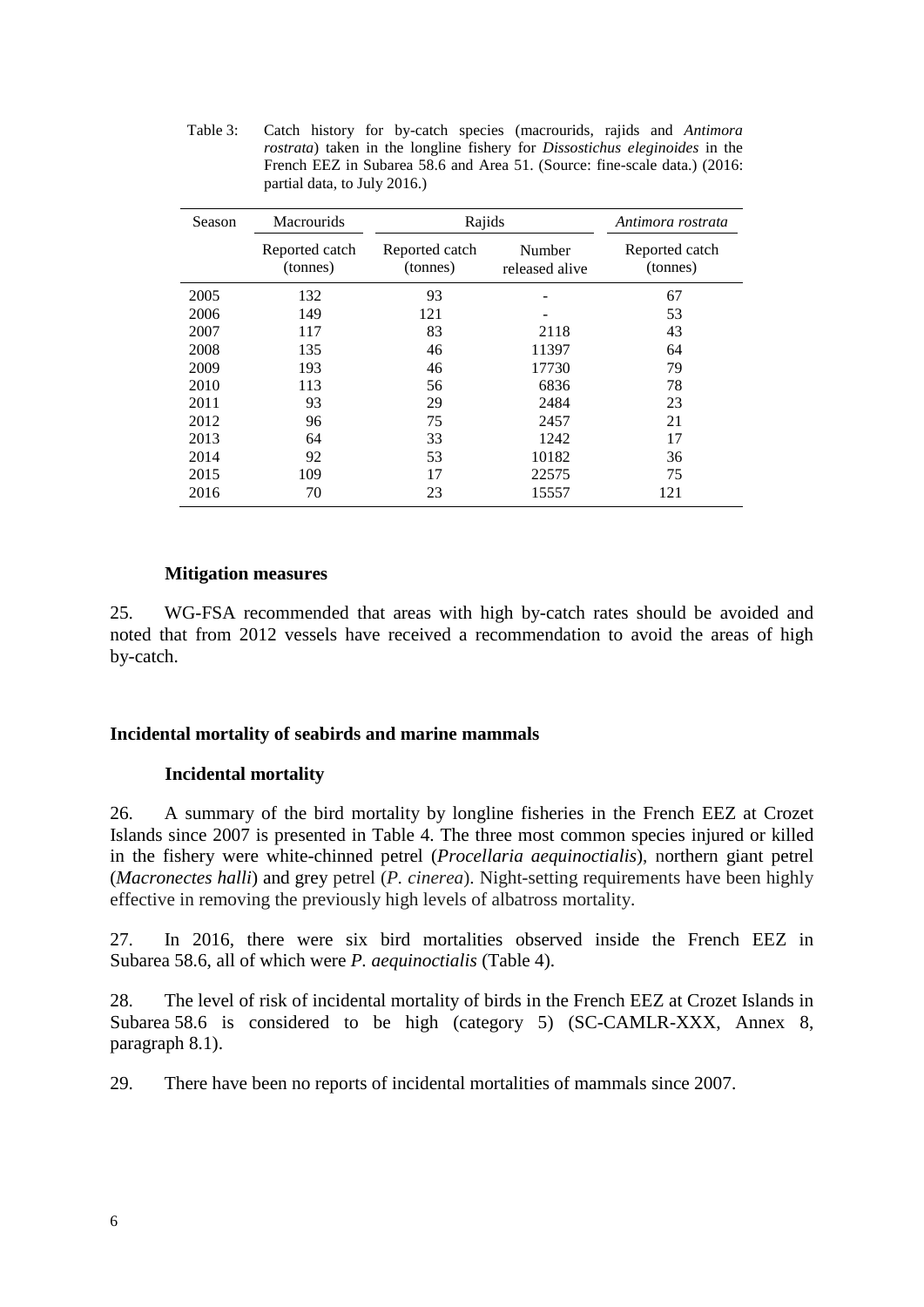| Season | Procellaria<br>aequinoctialis | <i>Macronectes</i><br>halli | Procellaria<br>cinerea |
|--------|-------------------------------|-----------------------------|------------------------|
| 2007   |                               | 1                           |                        |
| 2008   | 32                            |                             |                        |
| 2009   | 19                            | 3                           |                        |
| 2010   | 27                            |                             |                        |
| 2011   | 7                             | 1                           |                        |
| 2012   | 17                            |                             |                        |
| 2013   | 13                            |                             |                        |
| 2014   | 6                             |                             |                        |
| 2015   | 11                            |                             |                        |
| 2016   | 6                             |                             |                        |

Table 4: Incidental mortality of birds in the French EEZ in Subarea 58.6 since 2007.

### **Mitigation measures**

30. The requirements of CM 25-02 'Minimisation of the incidental mortality of birds in the course of longline fishing or longline fishing research in the Convention Area' apply to this fishery. France has applied the CCAMLR mitigation measures for the last seasons and these will continue for the upcoming fishing seasons.

- 31. Additional measures will also be applied (WG-IMAF-11/10 Rev. 1), including:
	- (i) changes to the bird exclusion device to ensure it is effective in all weather conditions
	- (ii) closure of fishing areas and quota allocation reduction to vessels that have high by-catch rates
	- (iii) education and training will be strengthened by regular meetings between TAAF and masters of fishing vessels with high by-catch
	- (iv) a new population survey of at-risk bird species, conducted in the Crozet archipelago during November 2011, will be compared to the results of a similar survey conducted in 2005.

#### **Ecosystem implications and effects**

32. There is no formal evaluation available for this fishery.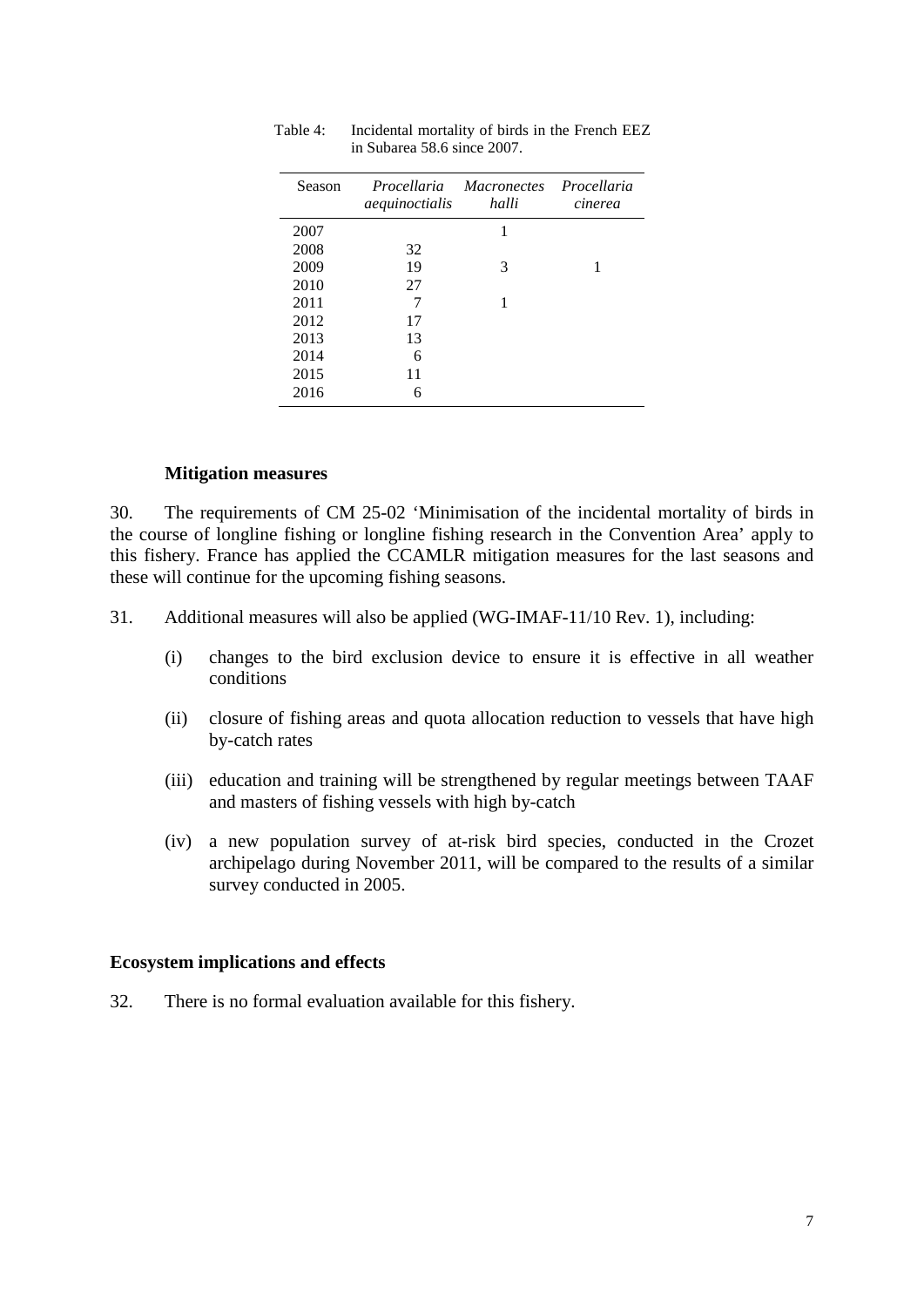### **Current management advice and conservation measures**

33. In addition to those CCAMLR conservation measures that are applied in this fishery, various national conservation and fisheries enforcement measures are applicable, such as:

- annual catch limit and limitation on the number of longline vessels allowed to operate in the fishery (seven)
- allocation of fishing effort permitting not more than two longliners simultaneously per  $0.5^{\circ}$  latitude  $\times$  1° longitude rectangle
- obligatory vessel logbooks
- one French observer on board each licensed vessel
- minimum fishing depth limit of 500 m
- minimum legal size limit for *D. eleginoides* of 60 cm
- mitigation measures for the reduction of bird mortality
- a single catch landings site at Réunion Island
- unless retained for commercial processing, all skates are to be released alive
- mandatory port inspection.

34. The limits in force and the advice of WG-FSA to the Scientific Committee for the forthcoming season are:

- (i) WG-FSA-16 agreed that the catch limit set by France of 1 300 tonnes in 2016/17 was consistent with the CCAMLR decision rules in the model runs presented
- (ii) no new information was available on the state of fish stocks in Subarea 58.6 outside areas of national jurisdiction. The Working Group therefore recommended that the prohibition of directed fishing for *D. eleginoides*, described in CM 32-02, remain in force in 2016
- (iii) further work on growth estimation and other biological parameters for *D. eleginoides* in Subarea 58.6 (French EEZ) are to be estimated to improve the stock assessment for this area
- (iv) France is to continue its tagging program in Subarea 58.6
- (v) zones of specific high by-catch should also be avoided
- (vi) monitoring of two boats responsible for the majority of the bird by-catch, including the use of spatial closure, is recommended.